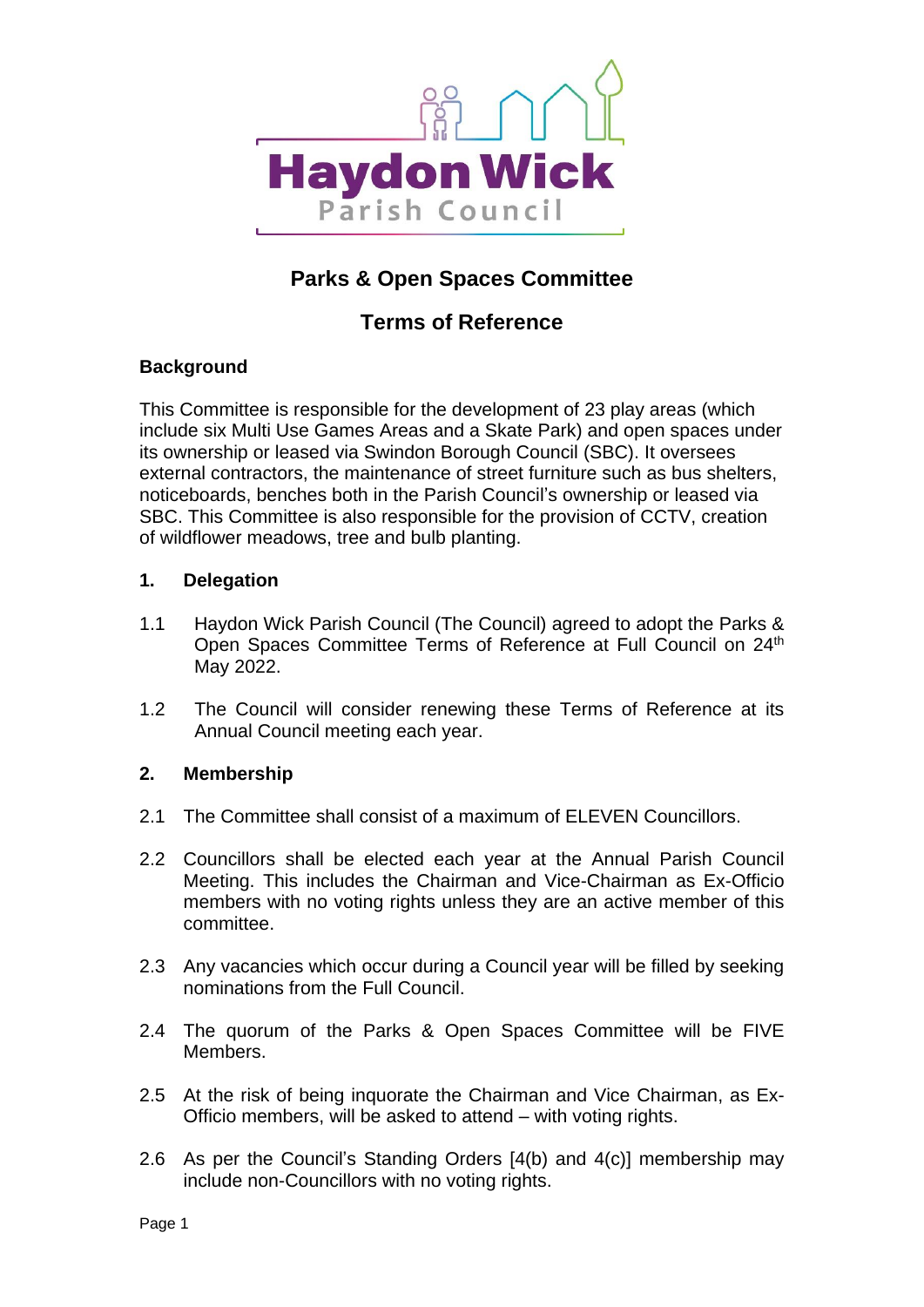# **3. Procedures**

- 3.1 The Committee will operate within Haydon Wick Parish Council's Standing Orders, Financial Regulations and all the relevant legislation for local government.
- 3.2 At the first meeting of the Committee it shall elect a vice chairman for this Committee for the forthcoming year from amongst its appointed elected membership. The Chairman and Vice Chairman may also be re-elected.
- 3.3 The Committee will agree all minutes of meetings to the next appropriate meeting of the Committee.
- 3.4 The Committee will submit a draft budget and budget aspirations to the Finance & Policy Committee for consideration for the forthcoming financial year by the preceding December at the latest.
- 3.5 The Clerk and Deputy Clerk to the Council will provide administrative support for the Committee. The Head of Parks & Open Spaces will be responsible for ensuring that the information shared to the Committee is up to date.

# **4. Meeting Dates**

- 4.1 The schedule of the times and dates of programmed meetings for the year shall be agreed by the Full Council.
- 4.2 The Committee shall meet in the Council Chamber, Council Offices, Thames Avenue, Haydon Wick SN25 1QQ unless otherwise agreed, or blended/remotely, if and when legislation permits.

#### **5. Committee Functions**

The Committee shall:

- 5.1 Set all the charges and fees for the use of all outdoor facilities including the Leisure Gardens, football pitches (Trent Road & Clary Road [when applicable]) and open spaces.
- 5.2 Monitor the Parks & Open Spaces budget, income and expenditure.
- 5.3 Be responsible for the management, maintenance, upkeep, and improvement of all the premises used by the Parish Council as the works depot, stores, workshops and purposes connected with the functions controlled by the Committee.
- 5.4 Develop, oversee, and promote all projects that relate to the upgrading and improvement of all play areas, recreational and open space facilities in Haydon Wick.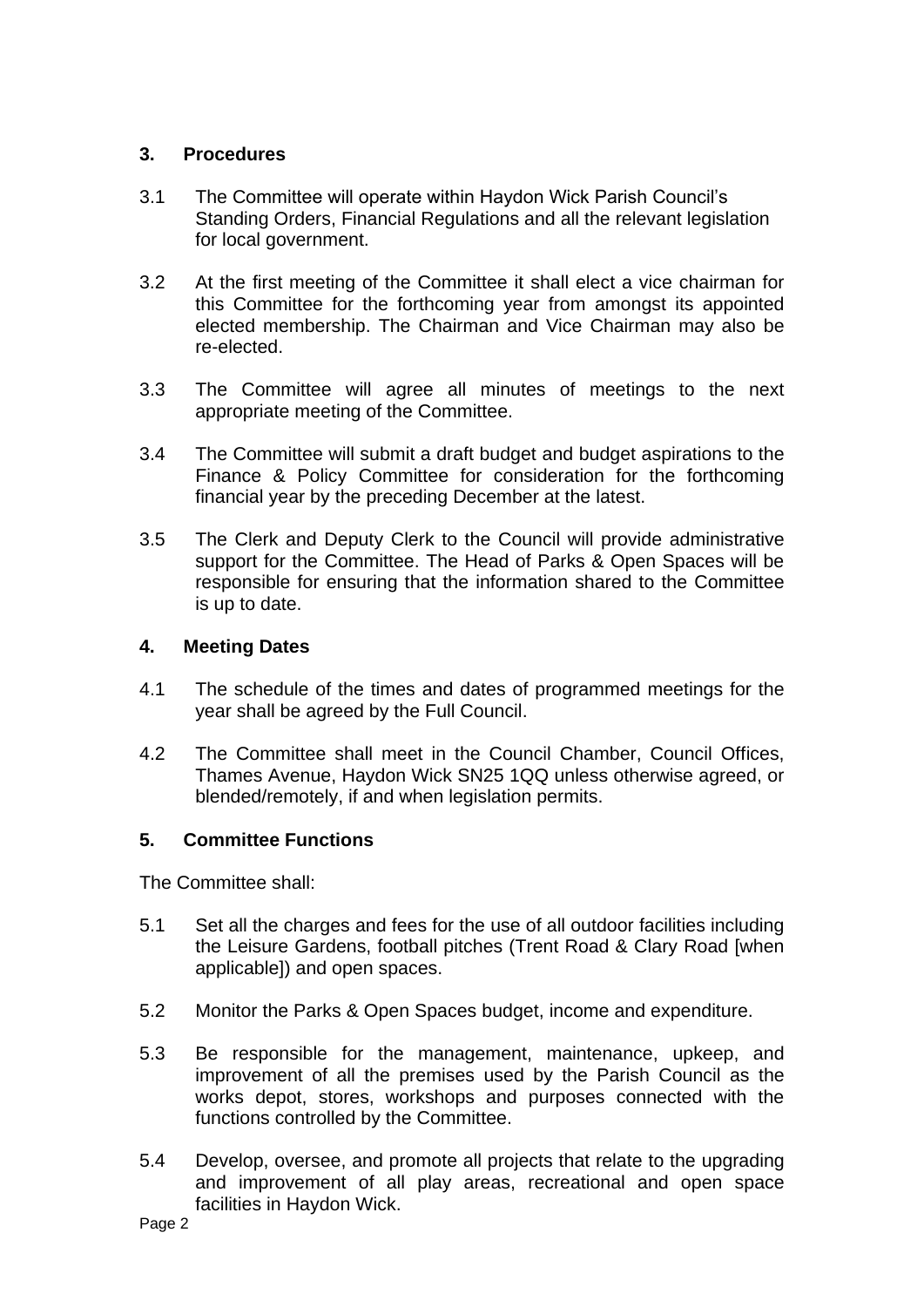- 5.5 Be responsible for the drawing up, updating and application of bylaws for Council owned land.
- 5.6 Actively support the provision of public art where appropriate within the open spaces of the parish and have delegated authority to agree the locations for such an activity.
- 5.7 Seek to increase the role of The Council in the management, maintenance and upkeep of open spaces throughout the Parish.
- 5.8 Proactively support the development of events on open spaces and identify opportunities to hold events run and managed by the Council within its open spaces.
- 5.9 Work in with the Community Development Committee to apply for appropriate funding bodies to help provide, improve and upgrade recreational and open space facilities for the benefit of the Parish.
- 5.10 Be responsible for the development of football and other sporting activities that take place on land under the management of the Committee.
- 5.11 Work in partnership with the Police and community officers to help alleviate anti-social behaviour and vandalism in open spaces within the Parish.
- 5.12 Investigate ways of increasing recycling opportunities within its parks and open spaces.
- 5.13 Actively promote and encourage sporting and recreational ventures in the Parish and to liaise with all relevant sporting organisations as appropriate.
- 5.14 Actively promote all the environmental aspects and benefits of recreational open spaces in the Parish to include biodiversity and conservation.
- 5.15 Actively liaise with the relevant departments of Swindon Borough Council and other Parish Councils in all matters relating to open spaces.
- 5.16 Either directly or in partnership provide, maintain and replace street furniture including seating, bus shelter, litter bins etc.
- 5.17 Actively promote and protect all footpaths, bridleways and other Rights of Way in Haydon Wick.
- Page 3 5.18 Select from its membership a person or persons to represent the Council at appropriate meetings and public enquiries to represent the